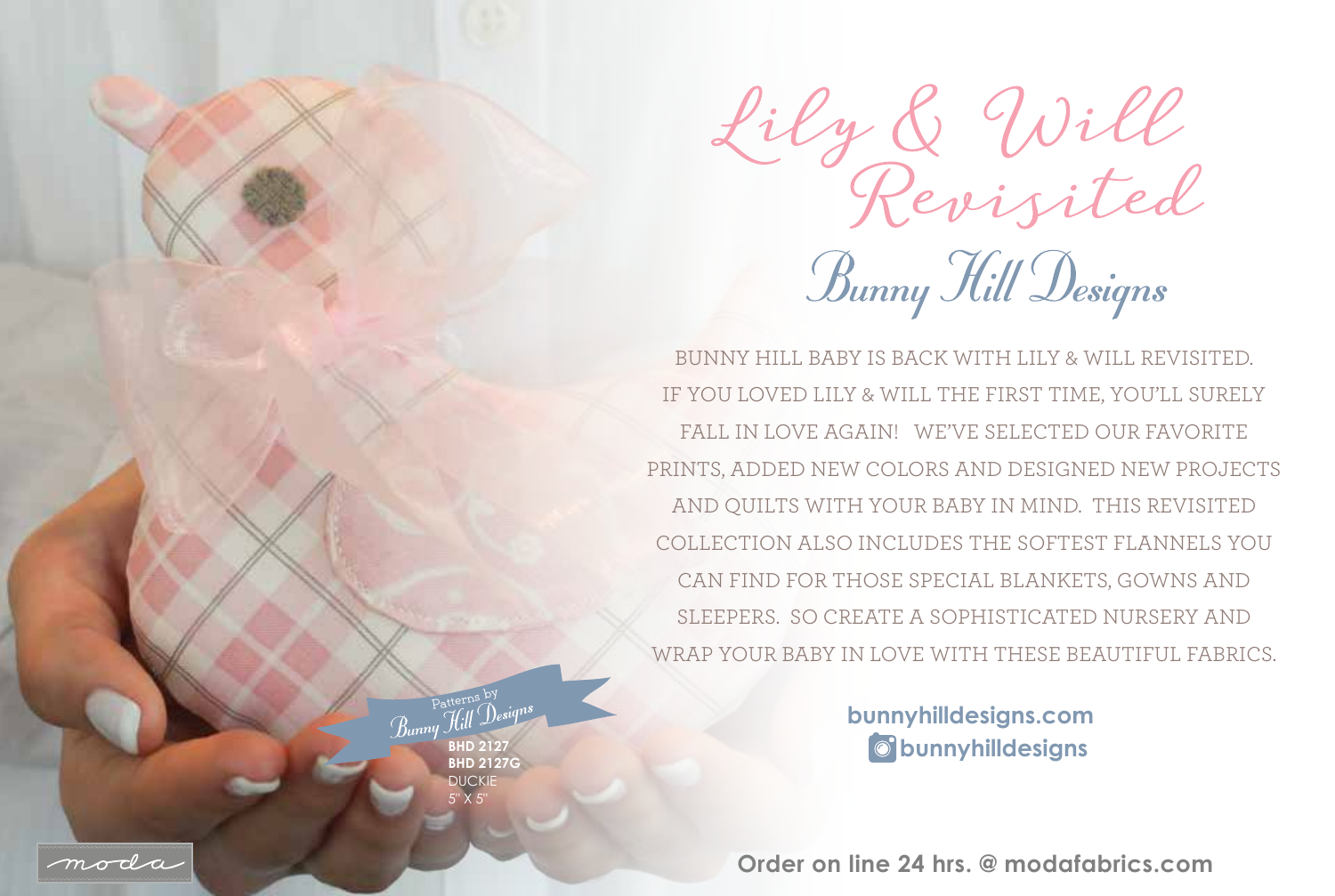## Lily & Will Revisited Bunny Hill Designs



may delivery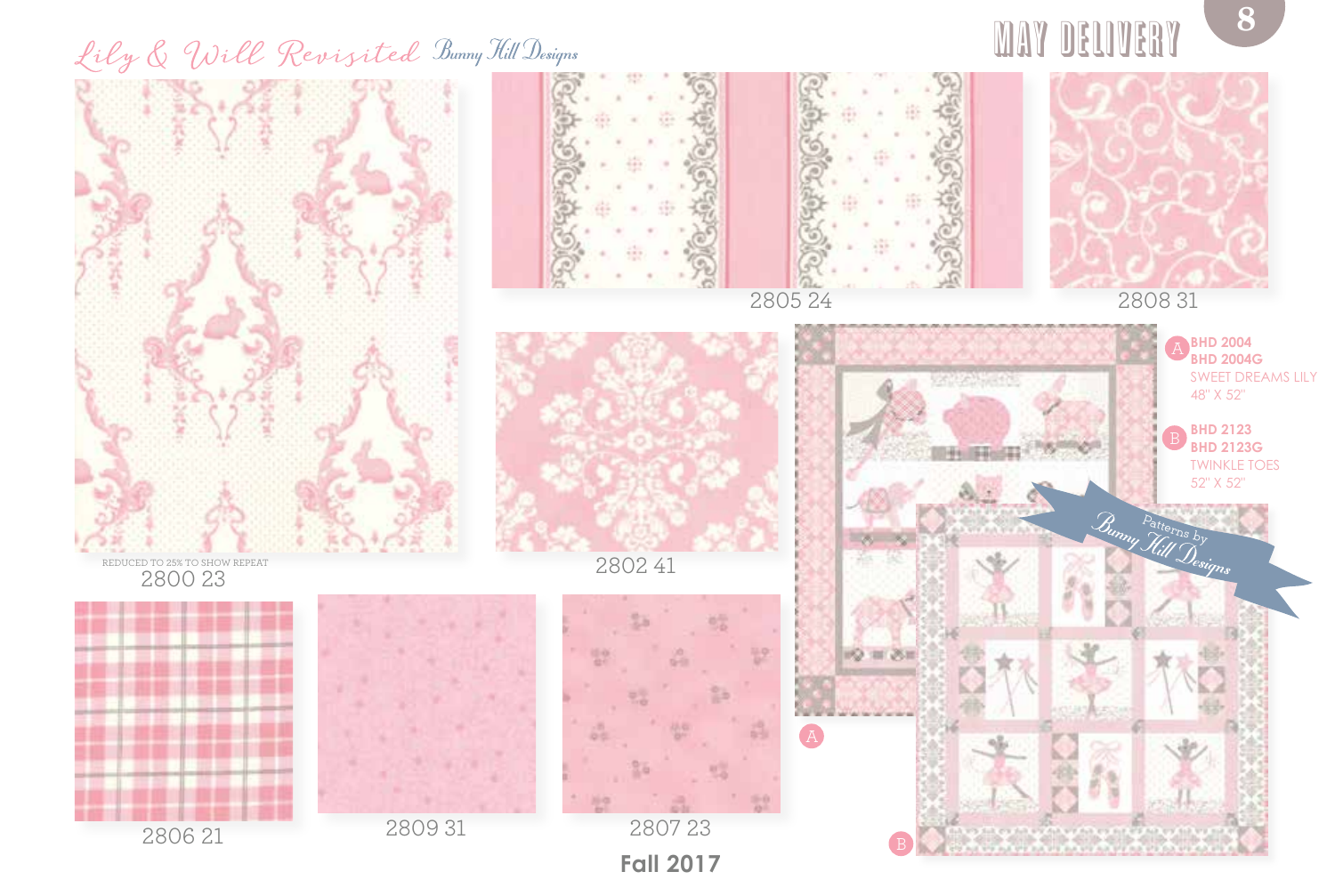## Lily & Will Revisited Bunny Hill Designs



**BHD 2126/ BHD 2126G WALLY**  $7"$  X 5" Pattern by Bunny Hill Designs



2802 47







2802 43



2800 22









2808 36



2804 23



2805 25



2804 24





2806 23

2807 24



**Order on line 24 hrs. @ modafabrics.com**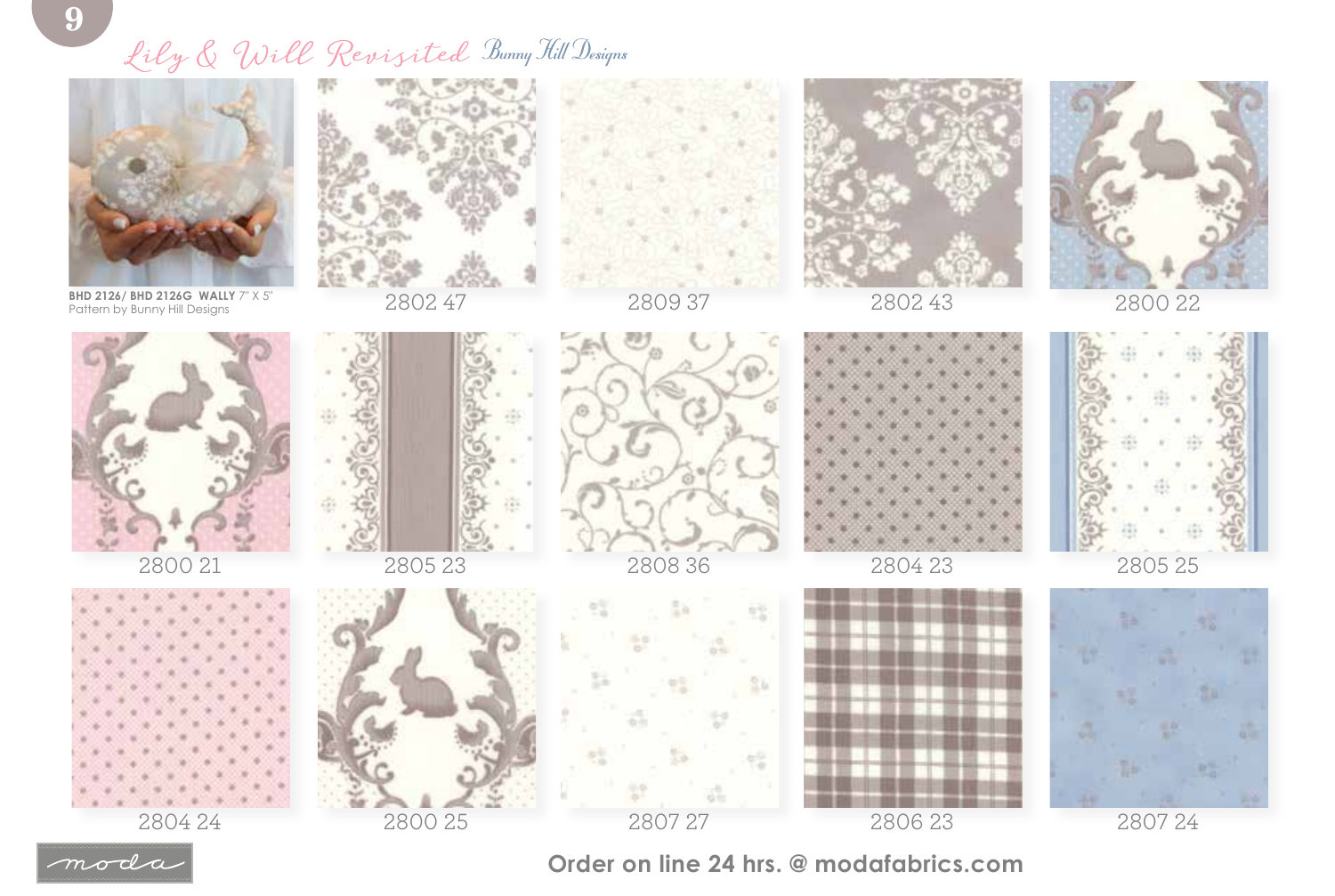**AB LC Asst. 15 Asst. 10 F8**

**PP 2800**

**800** 

•27 Prints •100% Premium Cotton

**MC JR**

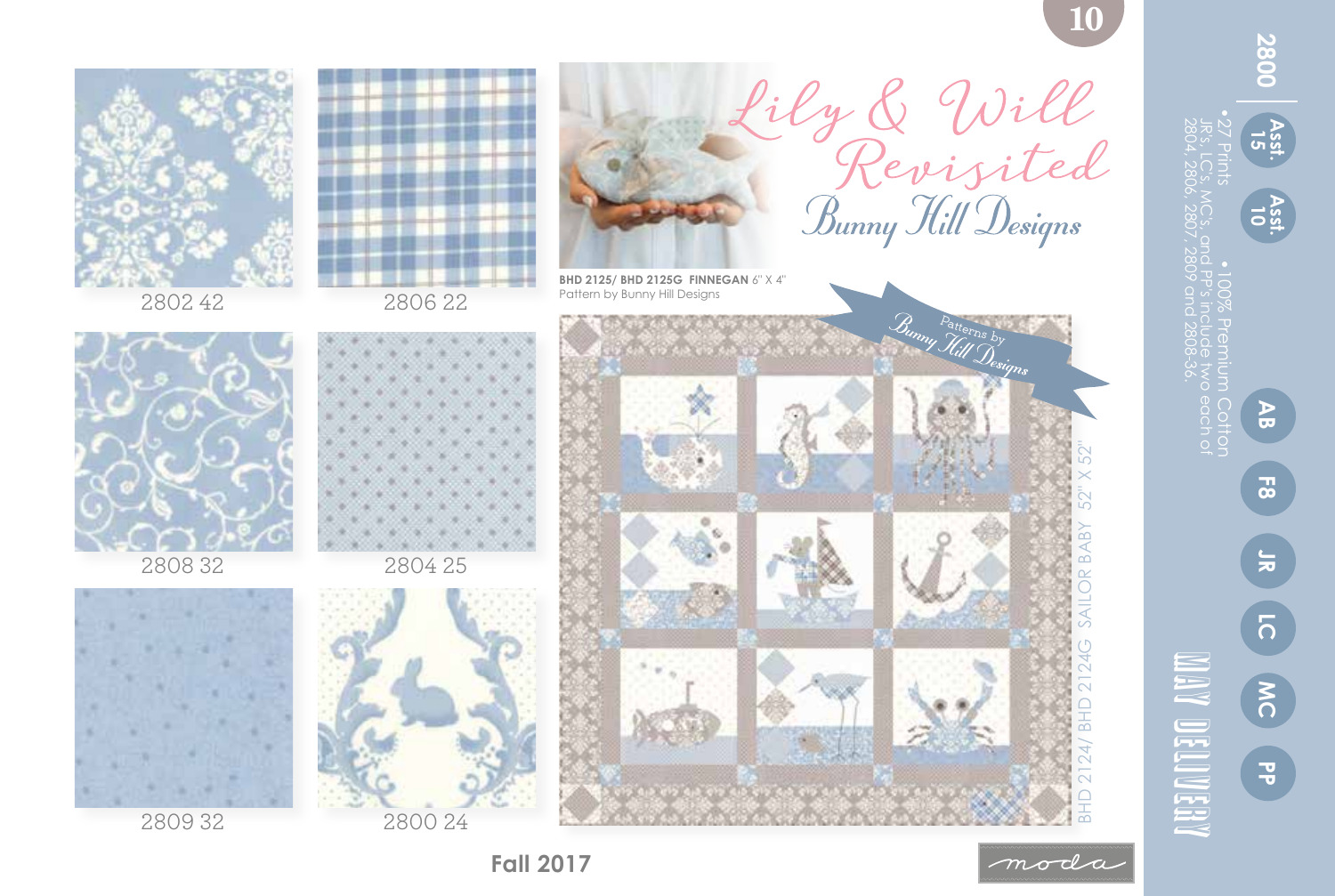





**Order on line 24 hrs. @ modafabrics.com**